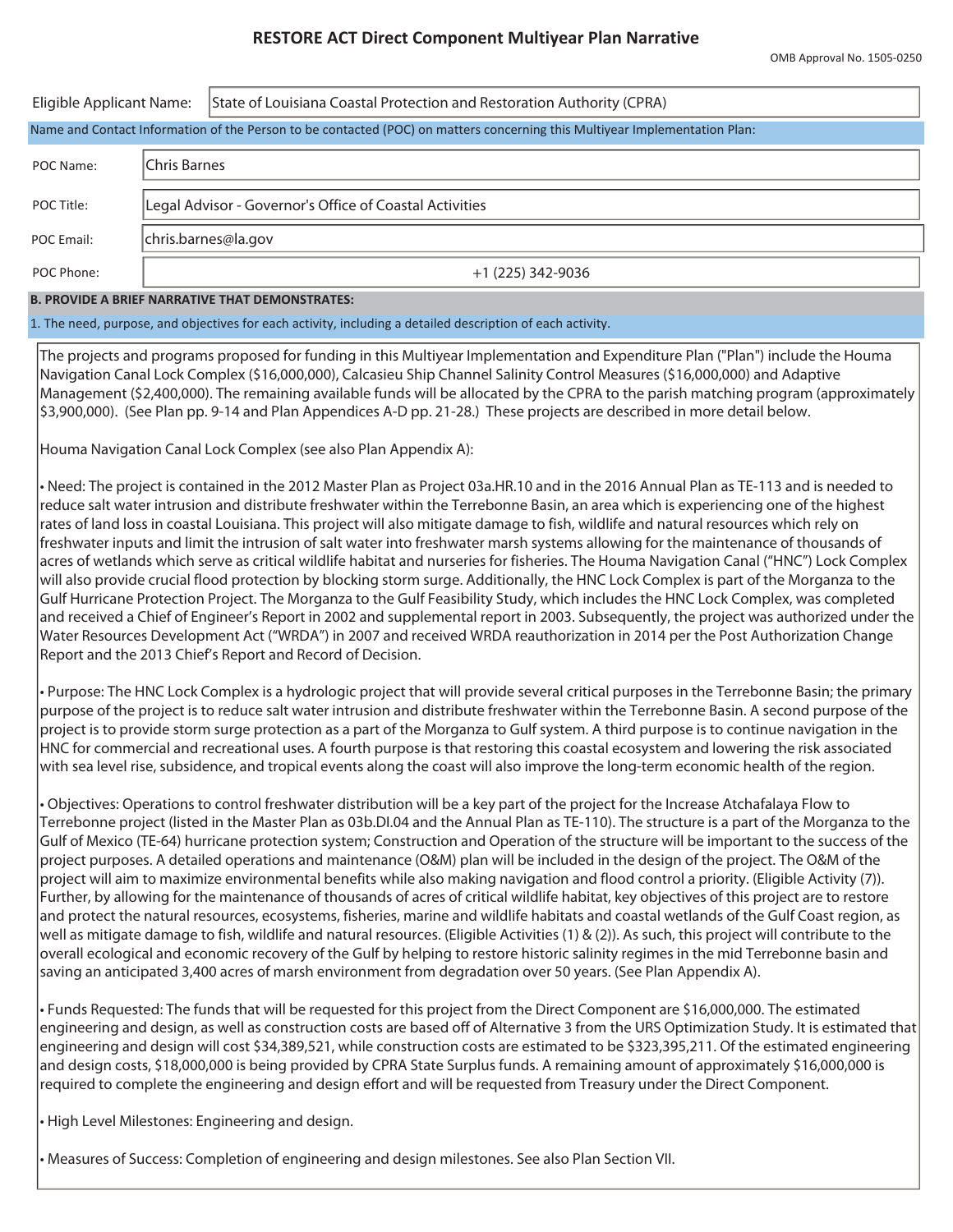Calcasieu Ship Channel Salinity Control Measures (see also Plan Appendix B):

• Need: The project is contained in the 2012 Coastal Master Plan as 004.HR.06 and the 2016 Annual Plan as CS-0065 and is needed to address modifications to hydrology that have caused an increase in salinity levels within the project area, resulting in degradation of the integrity of the surrounding marsh area and increased rates of wetland loss. This project will also mitigate damage to fish, wildlife and natural resources which rely on freshwater inputs and limit the intrusion of salt water into freshwater marsh systems allowing for the maintenance of thousands of acres of wetlands which serve as critical wildlife habitat and nurseries for fisheries.

• Purpose: The purpose of the project is to manage salinities being introduced through the Calcasieu Ship Channel into adjacent water bodies to reduce the rate of wetland loss in the surrounding wetlands. Restoring this coastal ecosystem and lowering the risk associated with sea level rise, subsidence, and tropical events along the coast will also improve the long-term economic health of the region.

• Objectives: Design, construction, and operation of measures designed to limit the intrusion of saline water into Calcasieu Lake through the Calcasieu Ship Channel. These measures would control salinity spikes, provide storm surge benefits, and would be constructed in a manner that would allow for the continued functioning and, ideally, improvement and increased viability of the Calcasieu Ship Channel and the Port of Lake Charles. Importantly, by allowing for the maintenance of thousands of acres of critical marsh environment which provide essential fish and wildlife habitat, key objectives of this project are to restore and protect the natural resources, ecosystems, fisheries, marine and wildlife habitats and coastal wetlands of the Gulf Coast region, as well as mitigate damage to fish, wildlife and natural resources. (Eligible Activities (1) & (2)). The project also protects the wetlands of the Chenier Plain, which provide storm surge protection to communities and ports in the Lake Charles area. The ports of Lake Charles and Cameron are key parts of the economy of Southwest Louisiana and include critical infrastructure. The loss of wetlands reduces the viability of the ports because of the increased exposure to storm surge. In sum, this project will contribute to the overall ecological and economic recovery of the Gulf by saving an anticipated 21,000 acres of marsh environment from degradation over 50 years. (See Plan Appendix B).

• Funds Requested: The funds that will be requested for this project from the Direct Component are: \$16,000,000. The estimated total cost of the project is \$434,206,000. This includes an estimated \$31,000,000 for engineering, design and permitting, \$261,300,000 construction costs and \$141,906,000 for operations, maintenance, and monitoring. This cost estimate is based on preliminary design that utilized professional judgment of an interdisciplinary team of engineers and existing data on the topography, bathymetry and geotechnical characteristics of the project sites. Cost estimates for design and operations, monitoring, maintenance and Adaptive Management are based on percentage estimates of the construction cost. The funds that will be requested from Treasury under the Direct Component are \$16,000,000. This amount will fund the project development up to the 30% design milestone. In order to reach this milestone, all field data needed to fully design the project will be collected and incorporated into the project. At the 30% design milestone, the project will be developed with sufficient detail to begin the National Environmental Policy Act ("NEPA") process. CPRA has worked with the Chenier Plain Coastal Restoration and Protection Authority, the Cameron Parish Police Jury and Calcasieu Parish Police Jury throughout the plan selection process. All parties regularly communicated about the project status and important decisionmaking. It is anticipated that this collaboration will continue throughout the project life.

• High Level Milestones: Project development to the 30% design level.

• Measures of Success: Achieving the 30% design level milestone. See also Plan Section VII.

Adaptive Management (see also Plan Appendix C):

• Need: Adaptive Management is a significant strategy employed in the 2012 Coastal Master Plan. Managing complex environments in which the natural and socio-economic systems are highly integrated is inherently difficult. In addition, deltaic environments are uniquely challenged due to the interdependence and delicate balance of water, land and economic systems and future uncertainties regarding the magnitude and rate of climate change impacts. Adaptive Management in deltaic environments encourages an integrated and flexible approach to land and water management that considers risk and uncertainty. It promotes solutions that are sustainable even if conditions change by providing a mechanism for robust decision-making.

• Purpose: Adaptive Management is a key feature of the 2012 Coastal Master Plan process as a business operation strategy and has been presented in the subsequent Annual Plans. As required by state law, the Coastal Master Plan uses an iterative process and must be updated at least every five years to reflect what the state learns over time through monitoring, modeling and the development of new project concepts. As such Adaptive Management is not a project that can be constructed, but a way of doing business that streamlines the implementation of the Coastal Master Plan by maximizing its long-term benefits through institutionalization of the learning process, providing a structured process for resolving uncertainties and integrating new knowledge into the construction and operations of projects, and providing adaptation pathways to allow maximum flexibility for future management decisions. Adaptive Management is a strategy that allows for flexibility in implementation as conditions change, allows for resolution of uncertainties to improve future decision-making, and enables the modification of constructed projects while informing the development of future projects. By allowing flexibility in implementation as conditions change, the Adaptive Management program is also essential to the long-term performance of these projects and the achievement of the greatest amount of positive ecosystem improvement.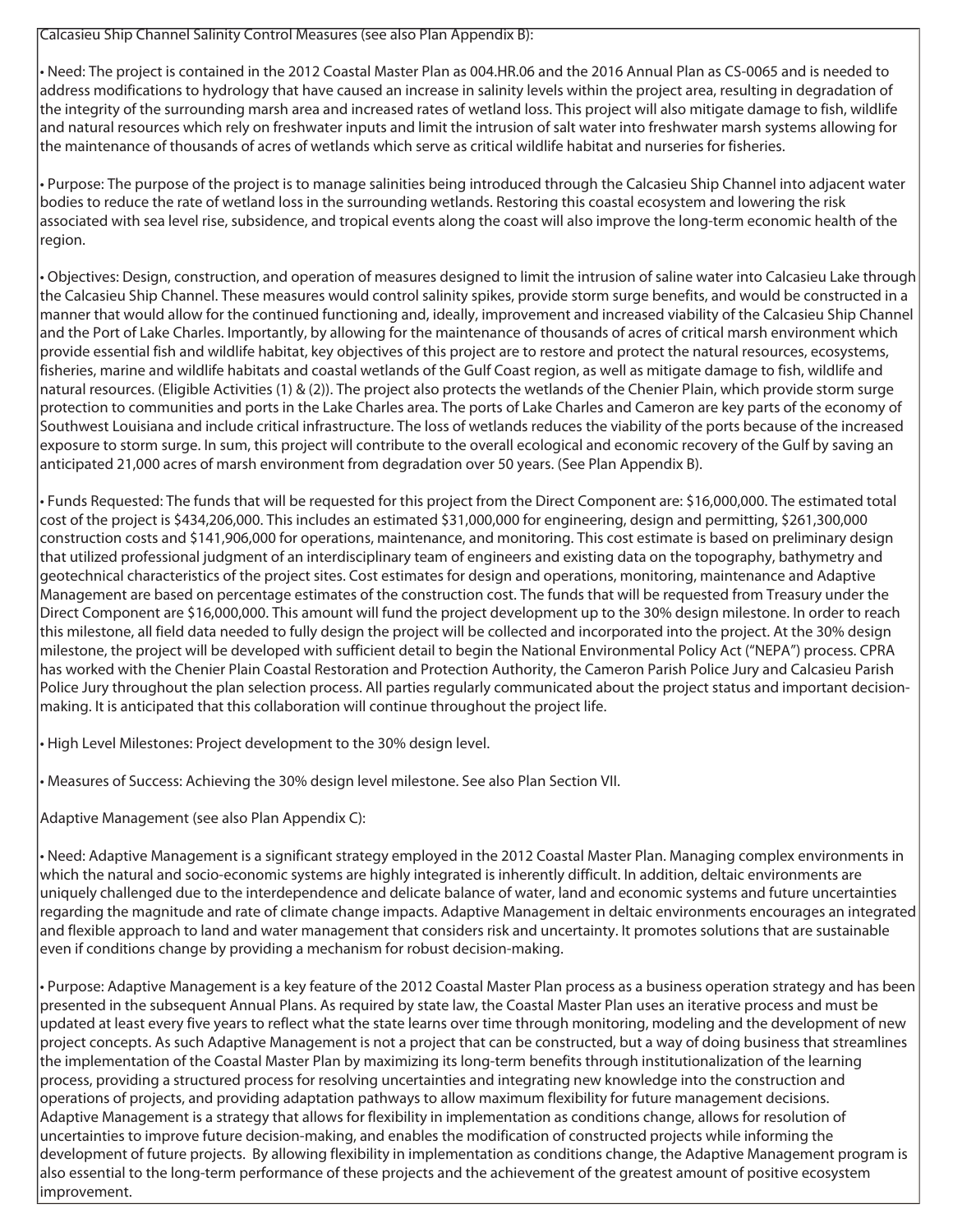• Objective: CPRA's Adaptive Management strategy includes data collection and management, which includes the development and implementation of a System-Wide Assessment and Monitoring Program ("SWAMP") that is currently being designed. The SWAMP program will provide much of the data that will be used to evaluate and manage large-scale projects, such as the HNC Lock Complex and the Calcasieu Ship Channel Salinity Control Measures. Although these projects may also have project-specific Operations, Maintenance, Monitoring and Adaptive Management plans developed which will draw on the SWAMP program (SWAMP will serve as the backbone of any project-related monitoring needs), there may be additional project-specific monitoring added at the project level. However, data management, data availability/sharing, decision-support tool refinement, uncertainty-resolution activities, and other supporting functions will be governed by CPRA's Adaptive Management strategy. Accordingly, this Adaptive Management strategy will play a large role in terms of fulfilling the objectives of the HNC Lock Complex and the Calcasieu Ship Channel Salinity Control Measures projects of maintaining thousands of acres of critical marsh environment which provide essential fish and wildlife habitat. This is because the Adaptive Management strategy will enhance the state's ability to monitor how successfully these projects, as well as other large-scale projects included in the CPRA's Adaptive Management strategy, are restoring and protecting the natural resources, ecosystems, fisheries, marine and wildlife habitats and coastal wetlands of the Gulf Coast region and mitigating damage to fish, wildlife and natural resources. (Eligible Activities (1), (2) & (8)). This project will also contribute to the overall ecological and economic recovery of the Gulf because understanding the trajectory of land loss in coastal Louisiana, the causes of that loss, and the effects of efforts to improve this trajectory towards stability and long term sustainability are of critical importance to the state, the Gulf region, and to the Nation. Application of Adaptive Management principals to the management of our coast will improve decision-making, will build institutional knowledge and capacity to continually improve our understanding of the system, and will facilitate the informed adjustment of management actions to best achieve long-term sustainability. Long-term restoration and protection, specifically in Louisiana's dynamic coastal environment, must be an ongoing series of management decisions based upon a growing knowledge base of research information, updated measurements of ecosystem responses, and evaluations of degrees of progress in reaching goals and targets.

• Funds Requested: The funds that will be requested for this project from the Direct Component are: \$2,400,000, which is approximately 7.5% of the total available funding. CPRA anticipates similarly proportioned requests as additional Direct Component and Spill Impact Component funding is made available.

• High Level Milestones: Major milestones include the collection of data and enhanced data management.

• Measures of Success: CPRA will be implementing adaptive management strategies to increase the body of scientific and technical knowledge about Louisiana's coast and its interaction with natural and human systems. Louisiana's Coastal Master Plan has articulated 5 objectives with which will be used to evaluate success: 1) Flood Protection: Reduce economic losses from storm surge based flooding to residential, public, industrial, and commercial infrastructure; 2) Natural Processes: Promote a sustainable coastal ecosystem by harnessing the natural processes of the system; 3) Coastal Habitats: Provide habitats suitable to support an array of commercial and recreational activities coast wide; 4) Cultural Heritage: Sustain, to the extent practicable, the unique cultural heritage of coastal Louisiana by protecting historic properties and traditional living cultures and their ties and relationships to the natural environment; and, 5) Working Coast: Promote a viable working coast to support regionally and nationally important businesses and industries. Additionally, as discussed above, CPRA's development of SWAMP as a component of its adaptive management framework will orchestrate the collection and management of natural and human system information to evaluate these criteria. (See also Plan Section VII).

CPRA-Parish Matching Opportunities Program (see also Plan Appendix D):

• Need: The CPRA recognizes (i) the importance of parish-state partnerships in working together to achieve comprehensive integrated coastal protection as identified in Louisiana's Coastal Master Plan, as well as (ii) the fact that because Louisiana's Coastal Master Plan is a resource-limited approach to coastal restoration and protection, it is not possible to include every worthy project in the Coastal Master Plan.

• Purpose: This matching program is designed to help parishes prioritize Coastal Master Plan projects while also recognizing and responding to the needs of parishes to implement projects that may not be specifically contained in the Coastal Master Plan but are nevertheless consistent with the Coastal Master Plan. This approach will allow the CPRA to connect large scale projects with strategic local projects in a way that can maximize efficiencies and the impact of RESTORE Act funds.

• Objective: The CPRA intends to allocate up to ten percent (10%) of the funds it receives under the Direct Component and the Spill Impact Component of the RESTORE Act for project and program matching opportunities for eligible parishes (i.e. those identified in 33 U.S.C. §1321(t)(1)(D)(i)(II)).

• Funds Requested: Funds will be requested after matching projects have been solicited, identified, publicly reviewed and selected. The state has committed to setting aside up to 10% of the total funds the state receives through both the Direct Component and the Spill Impact Component for matching opportunities with coastal Parishes. Once matching projects have been solicited and identified for matching funds under the program identified in this Multiyear Implementation and Expenditure Plan, those projects will undergo the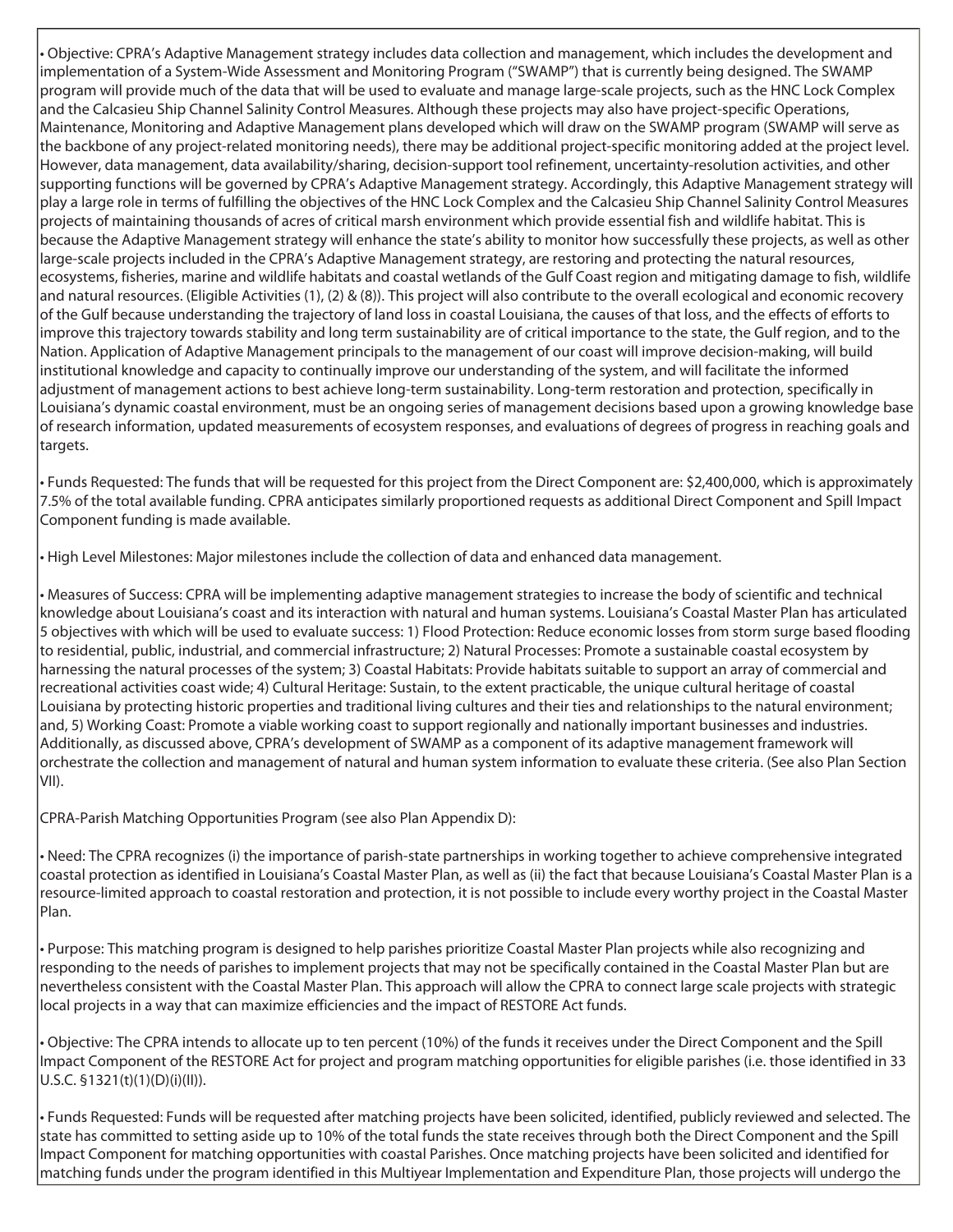2. How the applicant made the multiyear plan available for 45 days for public review and comment, in a manner calculated to obtain broad-based participation from individuals, businesses, Indian tribes, and non-profit organizations, such as through public meetings, presentations in languages other than English, and postings on the Internet. The applicant will need to submit documentation (e.g., a copy of public notices) to demonstrate that it made its multiyear plan available to the public for at least 45 days. In addition, describe how each activity in the plan was adopted after consideration of all meaningful input from the public.

The projects selected for inclusion in this Plan are the result of decades of planning and the information developed through the Coastal Master Plan process. Louisiana's Coastal Master Plan, on which this RESTORE Act Multiyear Implementation and Expenditure Plan is based, represents the result of a broad-based collaboration among local, state and national stakeholders and uses cutting edge technical analysis to think big and evaluate the needs of the entire coast. (See generally Plan pp. 5-9.)

## Louisiana's Coastal Master Plan

The CPRA established a strategic outreach and engagement framework for the State of Louisiana's 2012 Coastal Master Plan, which helped guide communications and interactions with diverse audiences throughout the planning process. (See 2012 Coastal Master Plan at pp. 120, 122, 126 & 160-163). These audiences included key citizen groups and organizations, non-governmental organizations, local and state officials, business groups and the general public. CPRA's outreach and engagement framework provides a variety of ways for stakeholders and citizens to learn about and participate in the master planning process, including small group gatherings, web offerings, direct communication with local and state government, and through monthly public meetings.

The CPRA's public outreach efforts for the 2012 Coastal Master Plan began with a meeting of 40 state legislators as well as coastal parish officials to gain their perspective about how coastal action affects communities. CPRA also met with community groups including rotary clubs, advocacy organizations, and school groups across the coast. Other groups were established to provide structured and ongoing advice from key businesses and industries, federal agencies, non-profits, Native American groups, and local organizations as well as coastal scientists and planning experts. These groups provided recommendations and guidance as the plan was developed so that the finished product would reflect broad perspectives and the best possible technical approach. These groups included a framework development team, focus groups of key coastal industries, a science and engineering board, and technical advisory committees.

Ten regional community meetings were held from July through September of 2011, where further input was received from residents. Approximately 600 citizens attended those regional community meetings. Together with online input, a total of 800 citizens expressed their views concerning coastal priorities. Once the draft plan was compiled, it was made available on the CPRA website, and three open house public hearings were held to receive feedback on the draft plan in Houma, New Orleans, and Lake Charles. All told, more than 2,200 comments were received at public hearings, via email, the website, and mail.

The 2012 Coastal Master Plan was also published on CPRA's website and made available for public comment from January 12, 2012 through February 25, 2012 (45 days). The comments were reviewed and considered with great care in order to incorporate them into the final plan. Project-specific comments were further evaluated to determine the implications of each proposed change. In some cases, significant changes were made to the draft plan regarding project location and design. The final plan was submitted and approved by the CPRA Board in a public meeting before proceeding to the legislature for final approval. During the legislative process, the Coastal Master Plan was considered, debated, and open to further public input before receiving final approval by four committees: the House Transportation Committee, the House Natural Resources Committee, the Senate Transportation Committee, and the Senate Natural Resources Committee. Following approval by all four committees, the plan moved to the floor of the respective houses of the legislature where it was unanimously passed. All comments received on the plan as well as transcripts from the town hall meetings and other information related to the public outreach effort are available in Appendix G of the 2012 Coastal Master Plan. The 2012 Coastal Master Plan was formally approved by the Louisiana Legislature on May 22, 2012.

In addition, the CPRA Board holds monthly meetings to provide the public with updates related to projects, programs, and policies. A public comment period is included at the close of each monthly meeting allowing the opportunity for citizens to ask questions or provide comments for the record. The HNC Lock Complex, the Calcasieu Ship Channel Salinity Control Measures project, Adaptive Management and the Parish Matching Program, which are proposed herein for Direct Component funding, have been identified and discussed specific to RESTORE Act funding at numerous CPRA Board meetings over the past two years. Specifically, these projects were discussed at the following meetings: November 28, 2012, May 15, 2013, August 20, 2014, October 15, 2014, November 12, 2014, February 11, 2015, and April 15, 2015. Moreover, at each of these meetings, there was also a public comment period dedicated to comments related to the RESTORE Act. The CPRA Board officially approved these four projects for Direct Component funding on February 11, 2015 and these projects are listed in the FY 2016 Annual Plan for Direct Component funding. (See 2016 Annual Plan pp. 3, 11, 14, 32, 40, 53, 60, & Table B-15). The Annual Plan is also subject to extensive public comment and legislative approval.

CPRA staff regularly attends these meetings and are available before and after to discuss agency initiatives with members of the public. Meeting details, including itemized agendas, are posted to CPRA's online calendar which is located at www.coastal.la.gov.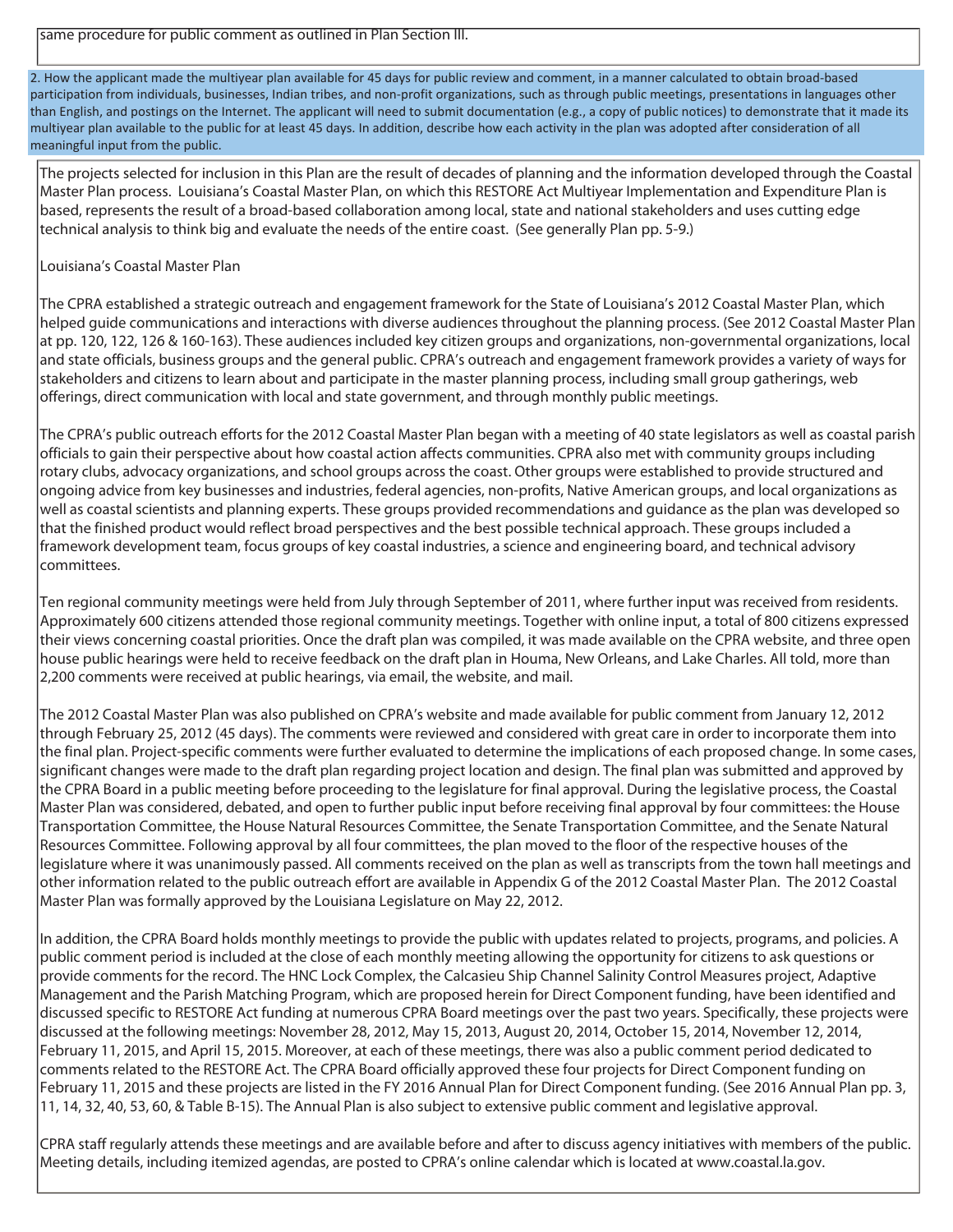## The RESTORE Act Multiyear Implementation and Expenditure Plan

In addition, the Multiyear Implementation and Expenditure Plan was published on May 20, 2015, and made available for public review and comment for a minimum of forty five (45) days in a manner calculated to obtain broad-based participation from individuals, businesses, Indian tribes, and non-profit organizations in accordance with 31 C.F.R. §§34.303(a)(8) and 34.503(g). (See Attachment A, CPRA Board Resolution 2015-05-01). The CPRA received public comment that was supportive of the Plan in general and especially with respect to the matching program. The Plan was then adopted by the CPRA Board after consideration of all meaningful input. The Plan was made available for public review and comment in a number of ways.

On May 21, 2015, the Louisiana Coastal Protection and Restoration Authority issued a press release seeking public feedback on its Draft Multiyear Implementation and Expenditure Plan. The release stated that public comments on the Multiyear Implementation and Expenditure Plan would be accepted until July 6, 2015, and could be submitted via email to: coastal@la.gov, or via regular mail to: CPRA, Attn: Jenny Kurz, P.O. Box 44027, Baton Rouge, LA 70804. (Attachment B, CPRA Press Release). CPRA also made the plan available for download on its website during the comment period.

The Draft Multiyear Implementation and Expenditure Plan was also discussed at the Louisiana House Natural Resources Committee Meeting on May 27, 2015 and the Parishes Against Coastal Erosion meeting on June 30, 2015. (Attachment C, Meeting Agendas).

Advertisements to solicit public comment on the Plan were run in the following press outlets (Attachment D, Press Invoices):

Abbeville Meridional 6/11 Baton Rouge Advocate 6/11 Belle Chasse Plaquemines Gazette 6/16 Houma Daily Courier 6/11 Lafayette Daily Advertiser 6/11 Lake Charles American Press 6/11 Morgan City Daily Review 6/10 New Orleans Times-Picayune 6/10

Louisiana State Register (Attachment E, State Register Notice): June 20, 2015 (monthly publication)

In addition, letters were sent via email and certified mail/return receipt requested on May 22, 2015 to the following federally recognized Indian Tribes informing them of the public comment period for the Plan and inviting them to comment (Attachment F, Tribal Letters and Certified Mail documentation):

Chitimacha Tribe of Louisiana Coushatta Tribe of Louisiana Jena Band of Choctaw Indians Tunica-Biloxi Indian Tribe

The selection of the projects and programs described in this Plan were finalized upon conclusion of the public comment period. (Attachment G, CPRA Board Resolution 2015-07-01). As projects become available for matching opportunities in the future, and as the funds available under the Spill Impact Component become certain, the Plan will be amended to add projects. Amendments to the Plan will undergo the same procedure for public comment as outlined above.

3. How each activity included in the applicant's multiyear plan matrix is eligible for funding and meets all requirements under the RESTORE Act.

Louisiana's Coastal Master Plan is required by law to be updated every five years in order to take into account the best available science and the ever-changing conditions on the ground. (See Plan p. 5). The Coastal Master Plan, on which the Multiyear Implementation and Expenditure Plan is based, is guided by a mission which is comprehensive in scope and based on a broad range of objectives, principles, decision drivers and decision criteria. (Coastal Master Plan pp. 44-63). This mission represents the result of a broad-based collaboration among local, state and national stakeholders and uses cutting edge technical analysis to "think big and evaluate the needs of the entire coast". (Id. at 45). To anchor its mission in more detail, the Coastal Master Plan orients its efforts about five objectives which seek to improve flood protection for families and businesses, re-create the natural processes that built Louisiana's delta and coastal habitats, and ensure the protection of the state's working coast. Accordingly, the Multiyear Implementation and Expenditure Plan, and the Coastal Master Plan by which the Plan is guided, are based on a common mission that is clearly consistent with the goals and objectives of the RESTORE Council's Comprehensive Plan. (See Plan pp. 3-4).

Additionally, all of the activities proposed for funding under this Plan are eligible activities under 31 C.F.R. §34.201. (See also Plan pp. 2-3). With regard to the HNC Lock Project and the Calcasieu Salinity Control Measures Project, by allowing for the maintenance of thousands of acres of critical wildlife habitat, key objectives of both projects are to restore and protect the natural resources, ecosystems, fisheries, marine and wildlife habitats and coastal wetlands of the Gulf Coast region, as well as mitigate damage to fish, wildlife and natural resources. (Eligible Activities (1) & (2)). Likewise, the Adaptive Management strategy will enhance the state's ability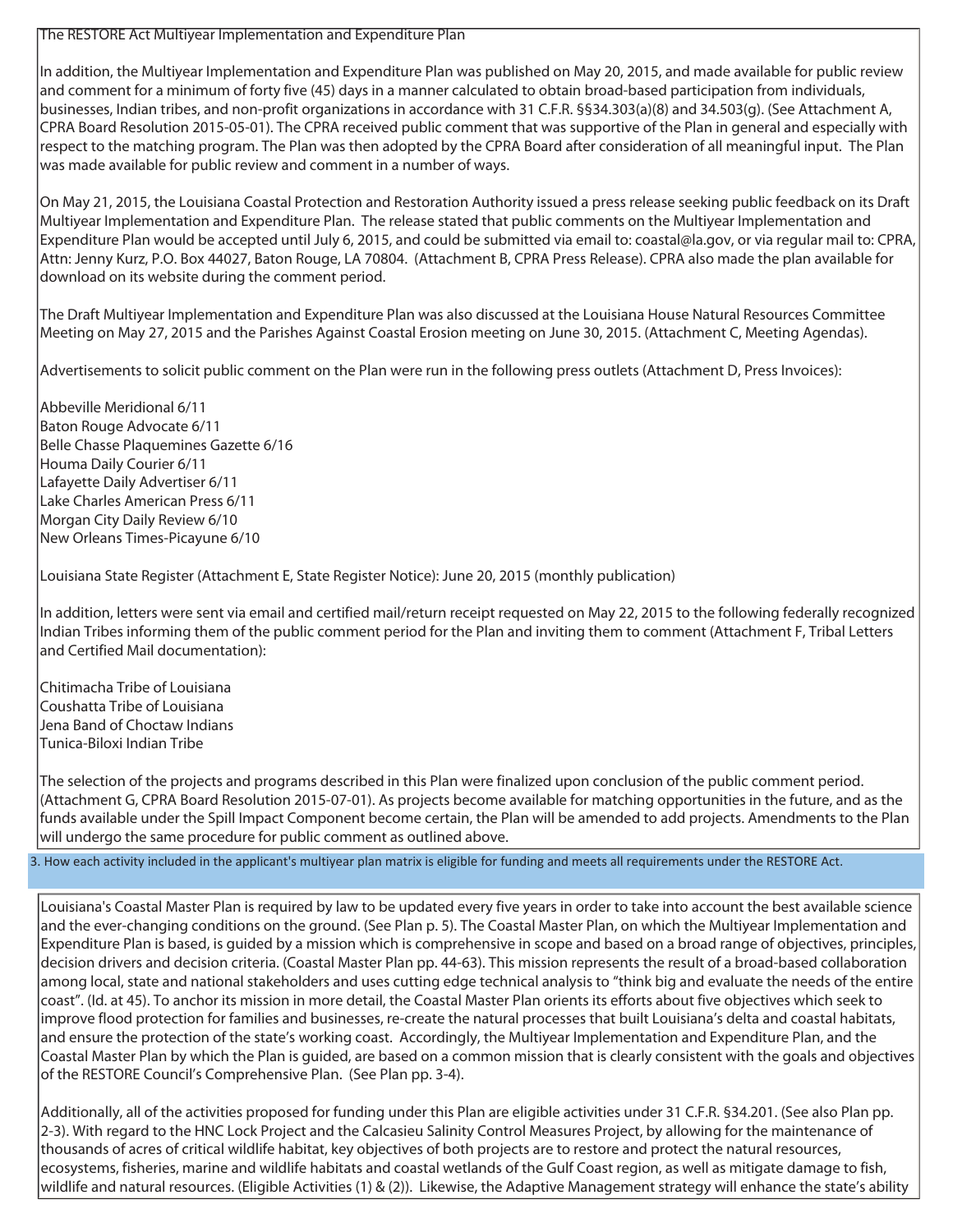to monitor how successfully these projects, as well as other large-scale projects included in the Coastal Protection and Restoration Authority's Adaptive Management strategy, are restoring and protecting the natural resources, ecosystems, fisheries, marine and wildlife habitats and coastal wetlands of the Gulf Coast region and mitigating damage to fish, wildlife and natural resources. (Eligible Activities (1) (2) & (8)). Moreover, the operations and maintenance of the HNC Lock project will aim to maximize environmental benefits while also making navigation and flood control a priority. (Eligible Activity (7)). (See Plan Section V, pp. 9-14). Consequently, each activity in the Plan is designed to protect or restore natural resources and is based on the best available science in accordance with 31 C.F.R. §34.303(c).

Similarly, while projects to be funded under the matching program have not yet been solicited or selected, the matching program is designed to help parishes prioritize Coastal Master Plan projects while also recognizing and responding to the needs of parishes to implement projects that may not be specifically contained in the Coastal Master Plan but are nevertheless consistent with the Coastal Master Plan and consistent with the goals and objectives of the RESTORE Act and the RESTORE Council's Comprehensive Plan. This approach will allow the CPRA to connect large scale projects with strategic local projects in a way that can maximize efficiencies and the impact of RESTORE Act funds. (See Plan p. 14).

4. How the applicant will evaluate success of the activities included in the matrix.

At the project-scale level, performance measures will track the progress towards meeting management goals and objectives. (See Plan pp. 18-19.) Establishment of detailed monitoring requirements will be finalized for the Calcasieu Ship Channel Salinity Control Measures and the HNC Lock Complex projects upon completion of the engineering and design phase of these projects. However, monitoring for the Calcasieu Ship Channel Salinity Control Measures will likely include surface and marsh porewater salinity, which can use previous studies, including work done as part of the Southwest Coastal Louisiana Study to establish background conditions for comparison of project effects. Other monitoring parameters for these projects could include water level conditions in emergent marshes, local hydrodynamics near project features, and fish and wildlife monitoring. Monitoring parameters for the HNC Lock Complex project are in development and will likely also include surface and marsh porewater salinity, water level conditions, local hydrodynamics near project features, and fish and wildlife.

Additionally, the Adaptive Management funds will allow CPRA to monitor these projects over time and tailor performance measures to help reduce uncertainty surrounding predictive models and inform whether intended results are being achieved or if additional actions are needed to fulfill program expectations.

CPRA is currently working with the Water Institute of the Gulf to more fully develop a System-wide Assessment and Monitoring Program ("SWAMP") that will bring existing monitoring and assessment programs under one comprehensive umbrella in an effort to avoid duplication and improve efficiency. SWAMP is envisioned to be a scalable program that will allow for data assessments to be completed at the project-, basin-, and program-scales. Individual projects will generate monitoring plans which will nest within the larger SWAMP framework and will allow for periodic assessment of project performance against performance expectations. Concurrent with this effort, existing monitoring programs, such as Coastwide Reference Monitoring System ("CRMS") and Barrier Island Comprehensive Monitoring ("BICM") programs are being incorporated into the SWAMP design framework, and projects that require monitoring strategies are being informed and nested within this overall framework. That is not to say that some projects will not require additional monitoring to supplement SWAMP; however, SWAMP will provide the backbone to facilitate comprehensive programmatic performance assessment.

5. How the activities included in the multiyear plan matrix were prioritized and the criteria used to establish the priorities.

The projects selected in the Plan were prioritized for RESTORE Direct Component purposes due to their regional nature and farreaching benefits to the overall ecological and economic recovery of the Gulf. In addition, these projects were identified as top performers through the Coastal Master Plan's Planning Tool. (See generally Plan pp. 7 & 14-18). For example, the Coastal Master Plan's Planning Tool's modeling results showed that in certain cases, the sustainability of marsh creation projects increased from being completely unsustainable to being sustainable for more than 50 years when modeled as part of a group of projects including hydrologic restoration and salinity control structures. (See 2012 Master Plan p. 90).

More particularly, the CPRA developed a robust decision-making process to ensure that formulation of the 2012 Coastal Master Plan was based on the best science and technical information available, while still incorporating an extensive public outreach campaign. This same process also informed the prioritization and selection of projects for funding under the Annual Plan and this Multiyear Implementation and Expenditure Plan specific to the RESTORE Act. More specifically, the process was guided by clearly-articulated objectives developed for the 2007 Master Plan and by planning principles developed to aid in meeting those objectives. The objectives were clearly defined to reflect key issues affecting communities in and around Louisiana's coast:

- 1. Reduce economic losses from storm surge flooding,
- 2. Promote a sustainable coastal ecosystem by harnessing the natural processes of the system,
- 3. Provide habitats suitable to support an array of commercial and recreational activities coast wide,
- 4. Sustain the unique cultural heritage of coastal Louisiana, and
- 5. Promote a viable working coast to support regionally and nationally important businesses and industries.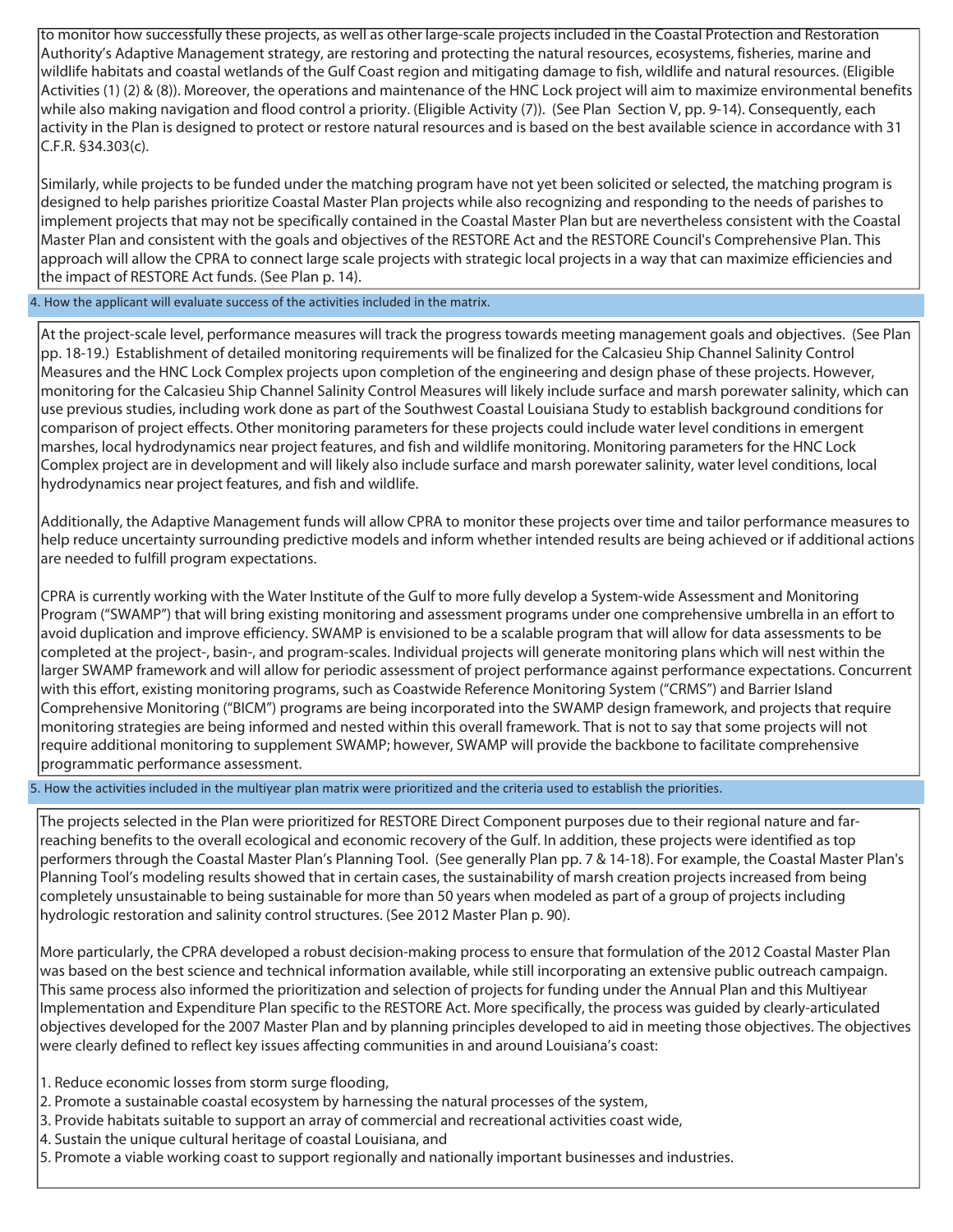### Evaluating Projects

The purpose for the 2012 Coastal Master Plan was to identify coastal protection and restoration projects that would improve the lives of coastal residents by creating a more resilient south Louisiana. Achieving this goal required new tools that helped us better understand our coast and how projects could provide benefits. The coast is a complex system. We needed to better understand how it is changing today and the kinds of changes we can expect in the future. We also had hundreds of project ideas and different views about how to move forward, and needed a way to sort through our many options and find those that would work best for us.

To meet these needs, CPRA used a systems approach to coastal planning and a science-based decision making process that resulted in a plan that was both funding- and resource- constrained. These tools helped us understand the practical implications of different project options and how gains in one area might create losses in another. Based on the preferences we wanted to explore, our tools helped identify strategies for investing in coastal protection and restoration projects. This analysis improved our understanding of how projects were affected by our budget and the river water and sediment that we have to work with. We also used the tools to consider possible future coastal conditions that could affect the way our projects operate, along with other factors such as construction time.

#### The Predictive Models

The 2012 Coastal Master Plan analyzed both protection and restoration measures, which influenced the models we selected and how they work. To estimate risk reduction outcomes, we used models that evaluated storm surge and the risk of expected annual damages. To estimate restoration outcomes, the models looked at how land changes throughout the coast—where land is building and where it is disappearing. These models examined how water moves through the coastal system as well as how salt and fresh water affect vegetation and habitats for key species and ecosystem services.

The integrated suite of Predictive Models developed for the Coastal Master Plan assessed how Louisiana's coastal landscape may change and how much damage communities may face from storm flooding over the next 50 years if we take no further action and for comparison then assessed how the coastal ecosystem and our level of risk could change if certain risk reduction and restoration projects are constructed. The models incorporated what we know about the way the coast works, and they made it easier to identify projects that best achieve our objectives.

Ecosystem services are benefits that the environment provides to people. In Louisiana, these range from providing the right habitats for oysters and shrimp to nature-based tourism. We could not detail the economic aspect of ecosystem services in our analysis. Instead, we focused on proxy characteristics of the coast, such as provision of habitat (i.e. habitat suitability indices) and other factors that can support ecosystem services.

The Predictive Models used in the Coastal Master Plan were organized into seven linked groups, involving the work of over 60 scientists and engineers. Each group worked on a different aspect of how the coastal system changes over time. Our effort was based on existing models where they were appropriate. New models were developed for vegetation, nitrogen uptake, barrier shorelines, flood risk, and to reflect potential for nature based tourism, fresh water availability, and support for agriculture/ aquaculture.

The models were designed to work together, following the precedent set by earlier state planning efforts, such as the Coastal Louisiana Ecosystem Assessment and Restoration ("CLEAR") work conducted for the Louisiana Coastal Area Study. We also found new ways to link the expanded set of models to more fully capture how the coast works as a system. The level of modeling in the 2012 Coastal Master Plan was a significant technical achievement in the systems approach, the linked nature of the models, and in the breadth of subjects evaluated.

6. The relationship, if any, between the activities the applicant included in the multiyear plan matrix and other activities funded under the RESTORE Act.

At this time the CPRA anticipates that it may request additional Direct Component funds and Spill Impact Component funds for the projects included in the Multiyear Implementation Plan matrix. However, any such funding requests would be subject to approval from the CPRA Board and the public comment process required by the U.S. Department of Treasury and/or the RESTORE Council as outlined in the the State of Louisiana's Multiyear Implementation and Expenditure Plan.

*According to the Paperwork Reduction Act of 1995, no persons are required to respond to a collection of information unless it displays a valid OMB control number. The valid OMB control number for this information collection is 1505-0250. Comments concerning the time required to complete this information collection, including the time to review instructions, search existing data resources, gathering and maintaining the data needed, and completing and reviewing the collection of information, should be directed to the Department of the Treasury, RESTORE Act Program, 1500 Pennsylvania Ave., NW, Washington, DC 20220.*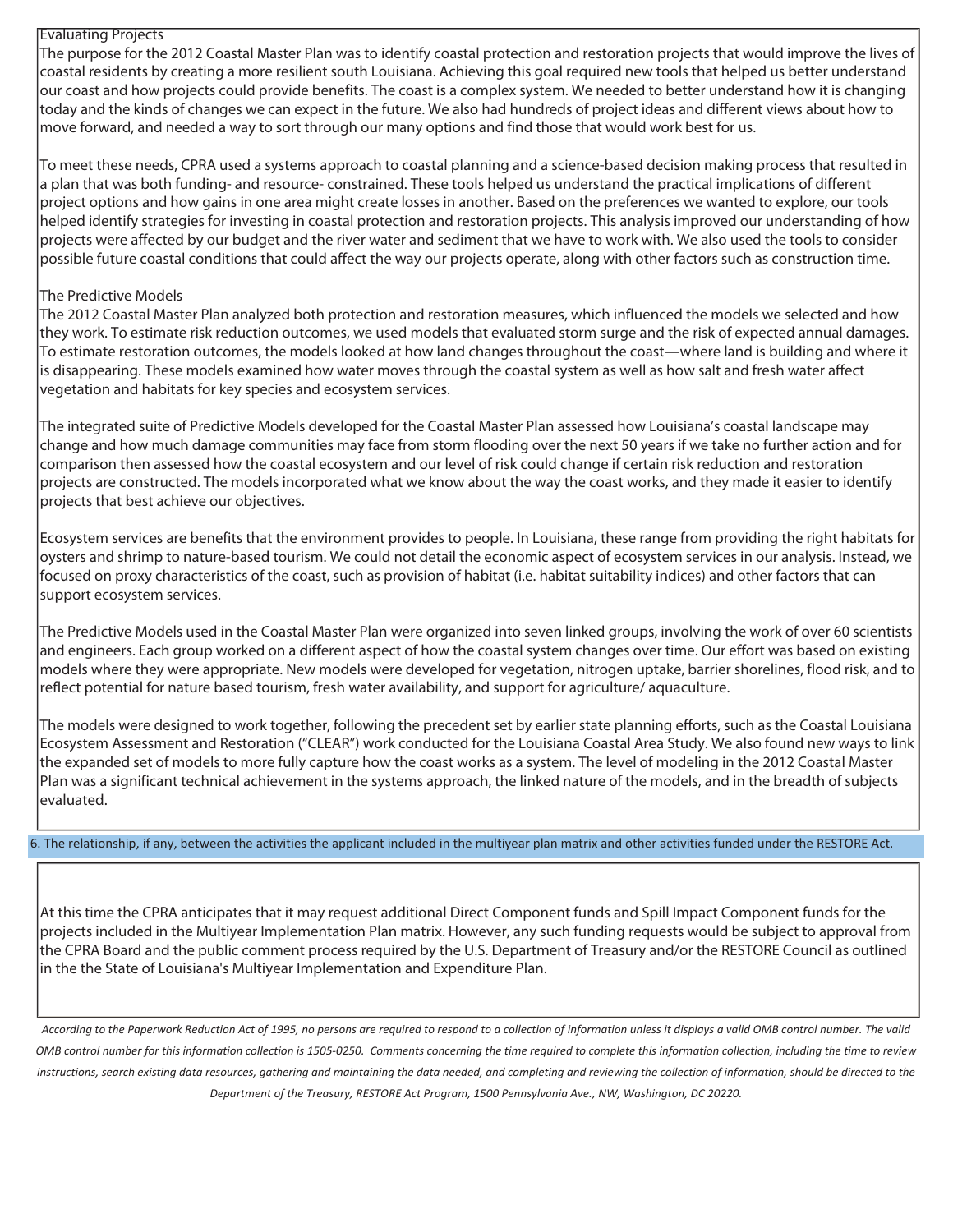# **RESTORE ACT Direct Component Multiyear Plan Matrix — Department of the Treasury COMB Approval No. 1505-0250** OMB Approval No. 1505-0250

Applicant Name: Coastal Protection and Restoration Authority

| 1. CUMULATIVE DIRECT COMPONENT ALLOCATION AVAILABLE FOR DISTRIBUTION TO APPLICANT:                                                                                           | 2. TOTAL ALLOCATIONS PLUS KNOWN FUNDS NOT YET DEPOSITED IN TRUST FUND FOR DIRECT<br>\$39,404,635.85 COMPONENT: |                                                                                                 |                                                                                                            |                                              |                                              |                                             |                                                      | \$39,404,635.85                           |                                                     |                                                                               |                                                                                             |
|------------------------------------------------------------------------------------------------------------------------------------------------------------------------------|----------------------------------------------------------------------------------------------------------------|-------------------------------------------------------------------------------------------------|------------------------------------------------------------------------------------------------------------|----------------------------------------------|----------------------------------------------|---------------------------------------------|------------------------------------------------------|-------------------------------------------|-----------------------------------------------------|-------------------------------------------------------------------------------|---------------------------------------------------------------------------------------------|
| 3. Primary Direct Component Eligible Activity 4. Activity Number and Activity Title<br>Further Described in Application (Static Field) (Static Field)                        |                                                                                                                | 5. Location - Municipality(ies)<br>on attached map)                                             | (Static Field, locations also shown 6. Total Funding Resources For Activity Budget (refer to Instructions) |                                              |                                              | 7. Proposed<br><b>Start Date</b><br>mm/yyyy | 8. Actual Start<br>Date<br>mm/yyyy<br>(Static Field) | 9. Proposed<br><b>End Date</b><br>mm/yyyy | 10. Actual End<br>Date<br>mm/yyyy<br>(Static Field) | 11. Proposed High Level Milestones<br><b>Further Described in Application</b> |                                                                                             |
|                                                                                                                                                                              |                                                                                                                |                                                                                                 | 6a. Direct Component<br><b>Contribution</b>                                                                | 6b. Other RESTORE Act<br><b>Contribution</b> | 6c. Other Third Party<br><b>Contribution</b> | 6d. Total Project Budget                    |                                                      |                                           |                                                     |                                                                               |                                                                                             |
| Restoration and protection of the<br>natural resources, ecosystems,<br>fisheries, marine and wildlife<br>habitats, beaches, and coastal<br>wetlands of the Gulf Coast Region | Houma Navigation Canal Lock<br>Complex*                                                                        | Terrebonne Basin - see<br>map attached in<br>Appendix A to the Plan                             | \$16,000,000.00 this time.                                                                                 | Not applicable at                            | \$18,389,521.00                              | \$34,389,521.00                             | <b>Nov-15</b>                                        |                                           | Apr-18                                              |                                                                               | Completion of Engineering and<br>Design.                                                    |
| Restoration and protection of the<br>natural resources, ecosystems,<br>fisheries, marine and wildlife<br>habitats, beaches, and coastal<br>wetlands of the Gulf Coast Region | Calcasieu Ship Channel Salinity<br>Control Measures*                                                           | Calcasieu, Cameron and<br>Vermilion Parishes - see<br>map attached in<br>Appendix B to the Plan | \$16,000,000.00 this time.                                                                                 | Not applicable at                            | \$15,000,000.00                              | \$31,000,000.00                             | <b>Nov-15</b>                                        |                                           | $May-18$                                            |                                                                               | Project development to the<br>30% design level.                                             |
| Planning assistance                                                                                                                                                          | Adaptive Management                                                                                            | Louisiana coastal area                                                                          | \$2,400,000.00 this time.                                                                                  | Not applicable at                            | \$0.00                                       | \$2,400,000.00                              | <b>Nov-15</b>                                        |                                           | Apr-18                                              |                                                                               | Collection of data and<br>enhanced data management<br>within the Louisiana coastal<br>area. |
|                                                                                                                                                                              |                                                                                                                |                                                                                                 |                                                                                                            |                                              |                                              |                                             |                                                      |                                           |                                                     |                                                                               |                                                                                             |
|                                                                                                                                                                              |                                                                                                                |                                                                                                 |                                                                                                            |                                              |                                              |                                             |                                                      |                                           |                                                     |                                                                               |                                                                                             |
|                                                                                                                                                                              |                                                                                                                |                                                                                                 |                                                                                                            |                                              |                                              |                                             |                                                      |                                           |                                                     |                                                                               |                                                                                             |
|                                                                                                                                                                              |                                                                                                                |                                                                                                 |                                                                                                            |                                              |                                              |                                             |                                                      |                                           |                                                     |                                                                               |                                                                                             |
|                                                                                                                                                                              |                                                                                                                |                                                                                                 |                                                                                                            |                                              |                                              |                                             |                                                      |                                           |                                                     |                                                                               |                                                                                             |
|                                                                                                                                                                              |                                                                                                                |                                                                                                 |                                                                                                            |                                              |                                              |                                             |                                                      |                                           |                                                     |                                                                               |                                                                                             |
|                                                                                                                                                                              |                                                                                                                |                                                                                                 |                                                                                                            |                                              |                                              |                                             |                                                      |                                           |                                                     |                                                                               |                                                                                             |
|                                                                                                                                                                              |                                                                                                                |                                                                                                 |                                                                                                            |                                              |                                              |                                             |                                                      |                                           |                                                     |                                                                               |                                                                                             |
|                                                                                                                                                                              |                                                                                                                |                                                                                                 |                                                                                                            |                                              |                                              |                                             |                                                      |                                           |                                                     |                                                                               |                                                                                             |
|                                                                                                                                                                              |                                                                                                                |                                                                                                 |                                                                                                            |                                              |                                              |                                             |                                                      |                                           |                                                     |                                                                               |                                                                                             |
|                                                                                                                                                                              |                                                                                                                |                                                                                                 |                                                                                                            |                                              |                                              |                                             |                                                      |                                           |                                                     |                                                                               |                                                                                             |
|                                                                                                                                                                              |                                                                                                                |                                                                                                 |                                                                                                            |                                              |                                              |                                             |                                                      |                                           |                                                     |                                                                               |                                                                                             |
| 12. TOTAL FUNDING FOR BUDGET (refer to Instructions)                                                                                                                         |                                                                                                                |                                                                                                 | \$34,400,000.00                                                                                            | \$0.00                                       | \$33,389,521.00                              | \$67,789,521.00                             |                                                      |                                           |                                                     |                                                                               |                                                                                             |

According to the Paperwork Reduction Act of 1995, no persons are required to respond to a collection of information unless it displays a valid OMB control number. The valid OMB control number for this information collectio nstructions, search existing data resources, gathering and maintaining the data needed, and completing and reviewing the collection of information, should be directed to the Department of the Treasury, RESTORE Act Program,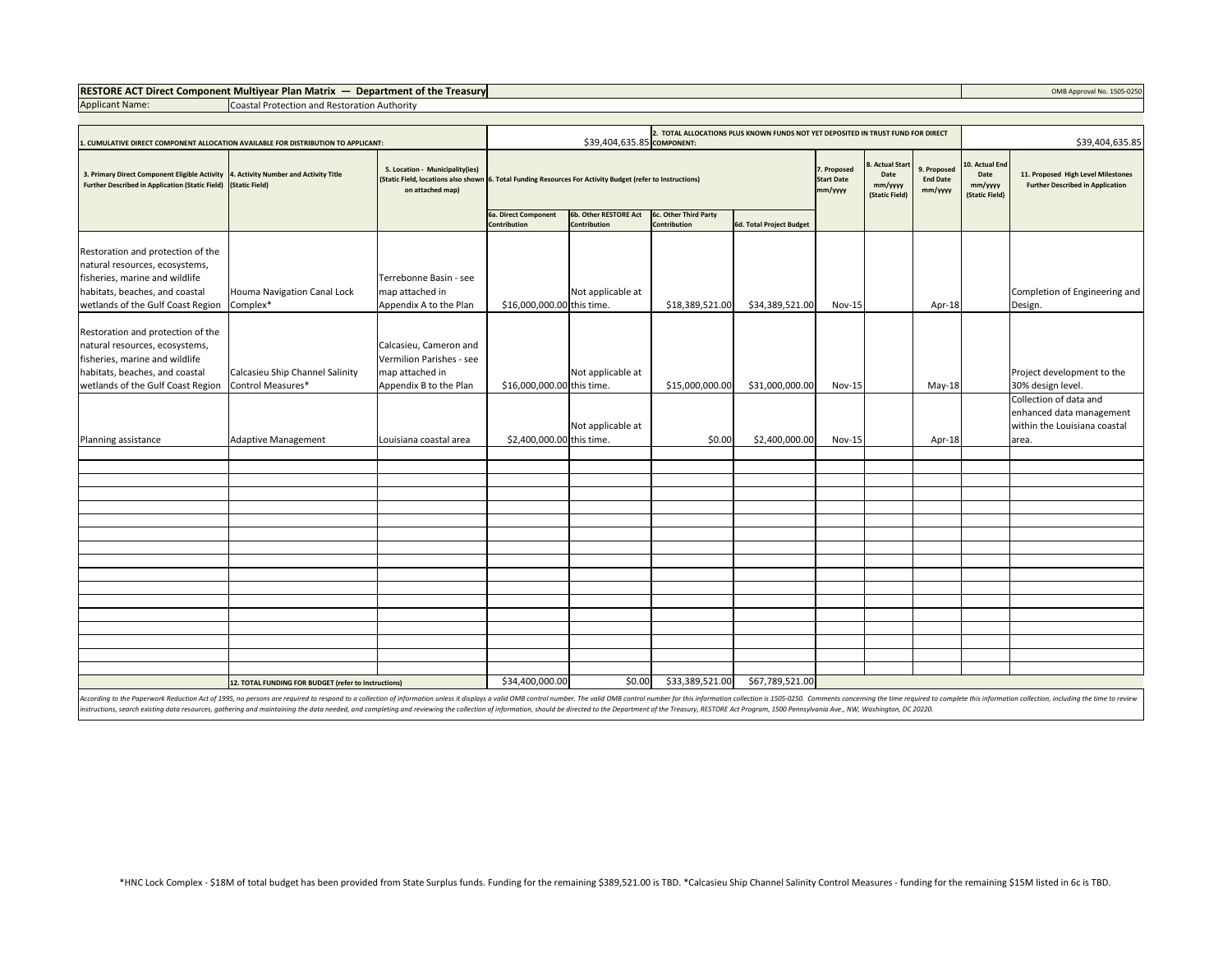

# **Houma Navigation Canal Lock Complex**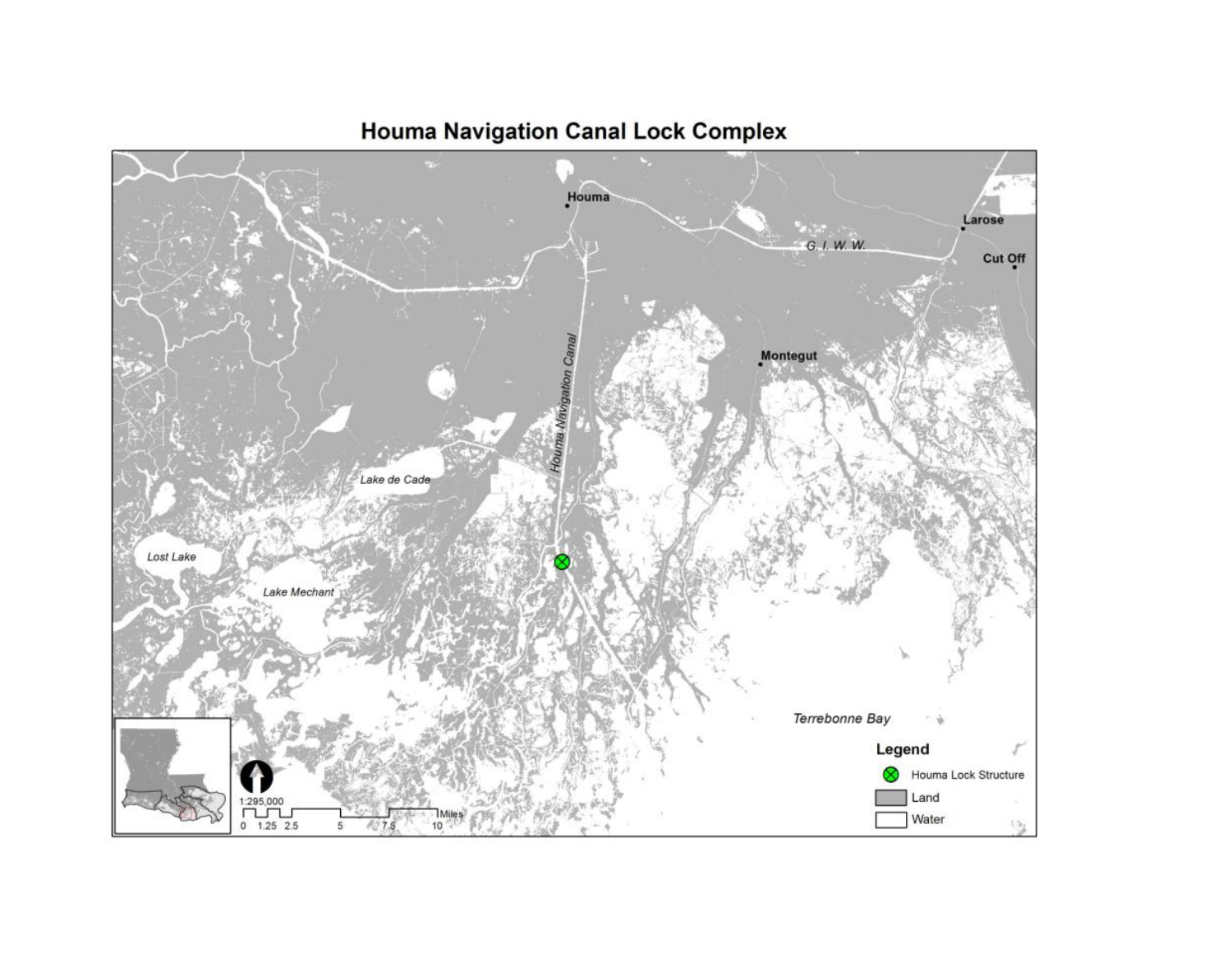# N Gulf of Mexico Salinity Control Project Area  $0$  2.5 5 10 Miles Gulf of Mexi

# **Calcasieu Ship Channel Salinity Control Measures**